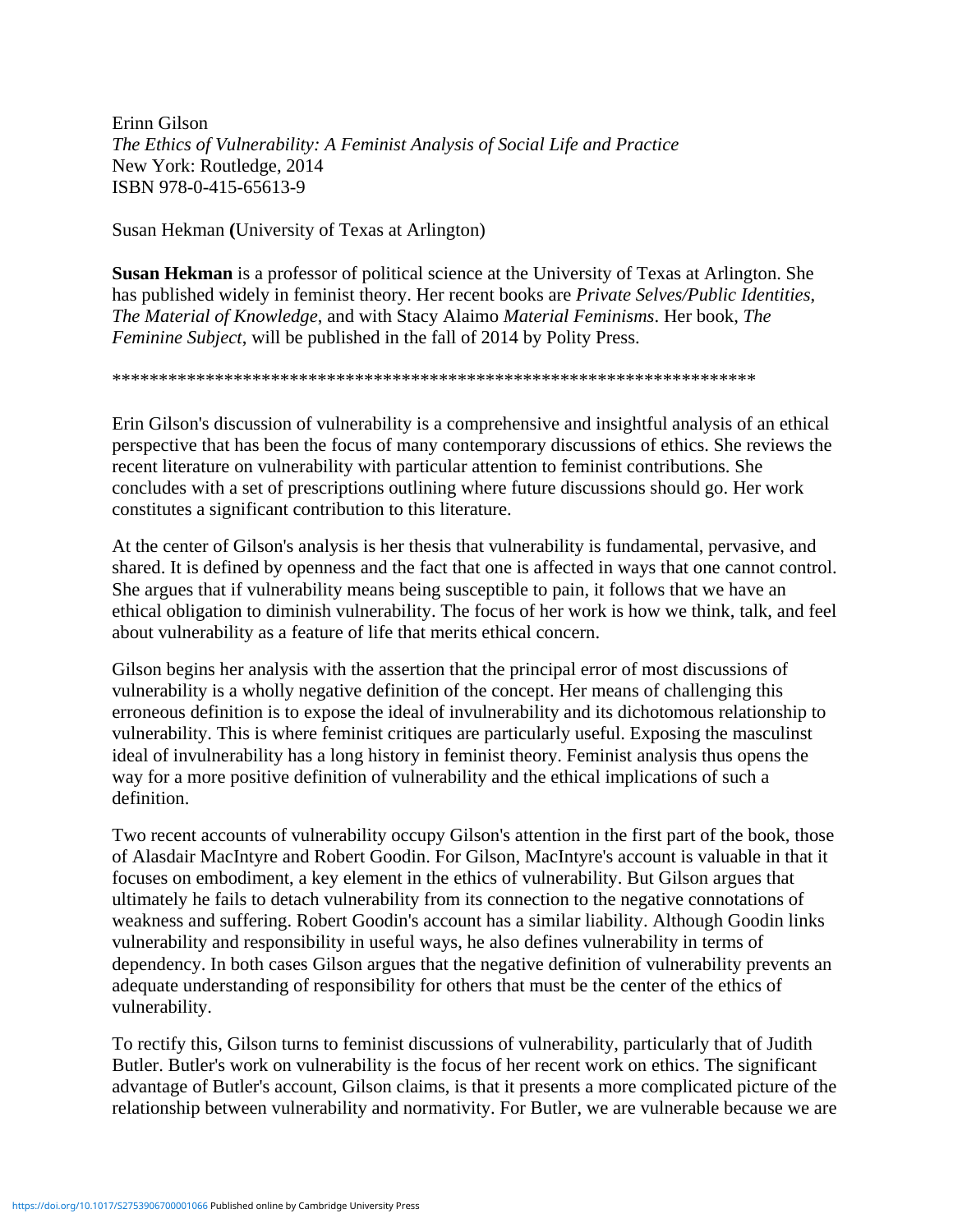beings who are what we are because of our relations with others. Furthermore, those relations are structured and constrained by the normative dimensions of our lives. For Butler, vulnerability is closely connected to the precariousness that defines human life. Although Gilson embraces Butler's account as an improvement over previous discussions, she asserts that precariousness is narrower than vulnerability. She also criticizes Butler for being too abstract, for failing to account for the practical aspects of vulnerability.

In the next section of the book Gilson links her discussion of vulnerability to two topics that are at the forefront of contemporary ethics: the epistemology of ignorance and what she calls entrepreneurial subjectivity. The first discussion works very effectively. The epistemology of ignorance is closely tied to the pursuit of invulnerability and the denial of vulnerability. The norm of invulnerability that informs much of the epistemology of ignorance leads to many varieties of oppression. It is the unacknowledged status of invulnerability that makes it particularly pernicious. This section of the book constitutes a significant contribution to contemporary ethical discussions. Linking two important aspects of ethical analysis provides insights that are not available to discussions of either topic singly.

The discussion of entrepreneurial subjectivity and risk is less successful. Gilson's thesis is that entrepreneurial subjectivity results in individuals becoming increasingly averse to vulnerability, and the responsibility for risk is privatized. Gilson's question is how the disposition toward risk cultivated in a neo-liberal context facilitates abnegation of responsibility in relation to vulnerability. Entrepreneurial subjects, she asserts, must both court and avoid risks.

The most valuable aspect of this discussion is Gilson's analysis of the privatization of risk and how this prevents us from acknowledging vulnerability. Her example of personal health is particularly insightful. We tend to define personal health as a private matter. Thinness and obesity, in particular, are defined as the personal responsibility of the individual. What is left out of this equation is a consideration of the structural conditions of our society that either make possible or prevent the availability of healthy foods and the pursuit of a healthy life-style. The prevalence of junk food is a major cause of much ill health in our society. This is a structural consideration over which many individuals have little control.

The problem with this section is that Gilson does not sufficiently clarify the connection between entrepreneurial subjectivity, risk, and vulnerability. In a long discussion of Foucault's analysis of disciplinary power, for example, Gilson loses her way. She fails to make entirely clear the nature of the connection between disciplinary power, entrepreneurial subjectivity, and vulnerability. It seems in this section that Gilson is trying to fit everything under the rubric of vulnerability whether it fits or not.

The argument picks up, however, in the final section, "Rethinking Vulnerability." Turning to the work of Maurice Merleau-Ponty, Gilles Deleuze, and Hélène Cixous, Gilson proposes a definition of vulnerability that definitely rejects the negative definition. She advances a conception of vulnerability as openness to the world as a primordial and constitutive form of relationship. Two themes emerge here: first, that we do not all live our vulnerability in the same way, and, second, that vulnerability and ambiguity emerge in experience. Although she does not state it explicitly, these discussions act as a counter to the excessive abstractness of Butler's account. Vulnerability is brought down to the practices of life, practices that are diverse among persons.